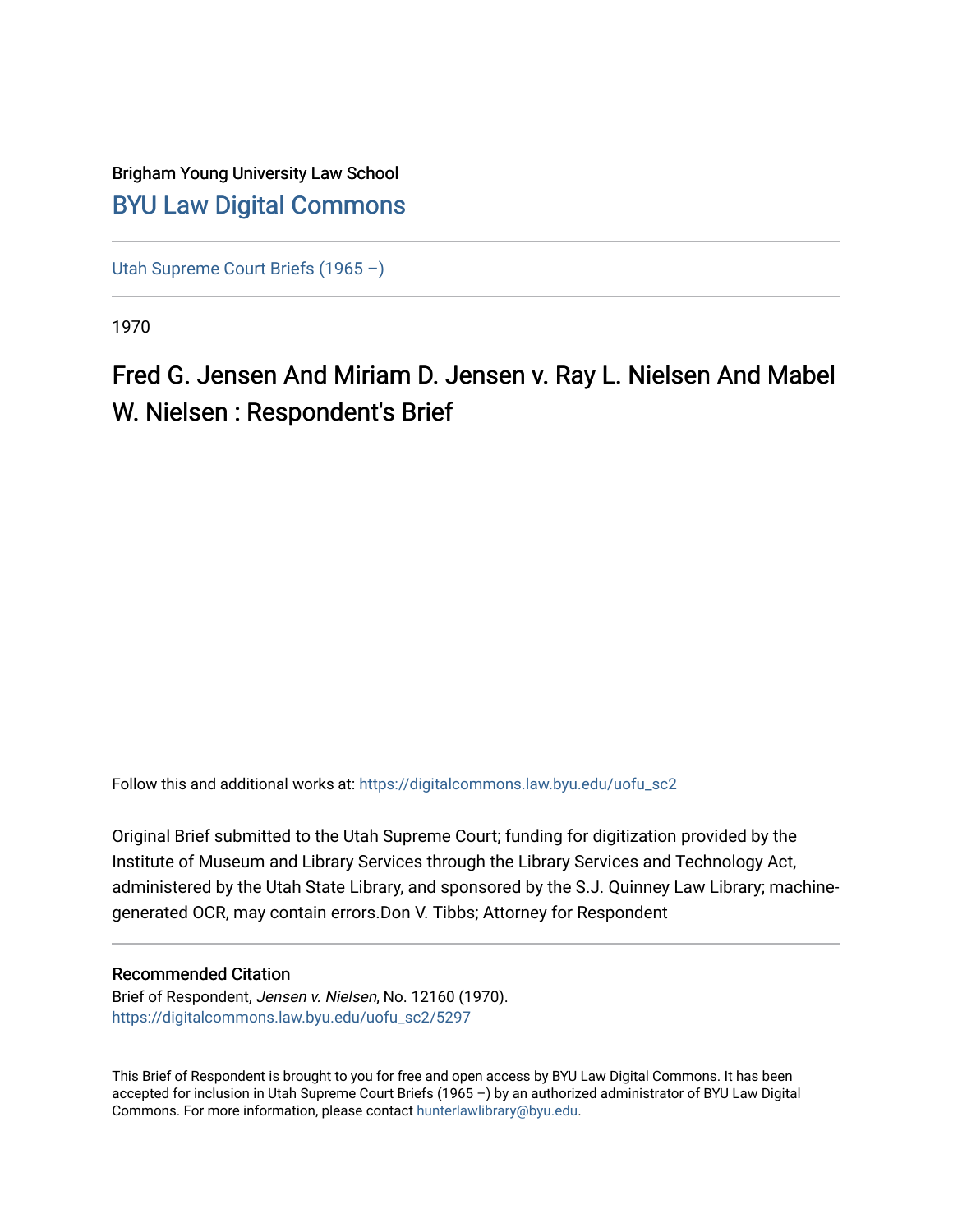# IN THE SUPREME COUN THE STATE OF UTAP

I .

 $\overline{\phantom{a}}$ 

 $*$ RED G. JENSEN and **MIRIAM D. JENSEN.** Plaintiffs and Appellants;

۹

vs.

**PAY L. NIELSEN and MABEL W. NIELSEN,<br>Defendants and Respondent** 

# **RESPONDENTS**

On Appeal from the Judgment of No Camp Sixth Judicial District Court for Garlison

> DON V. TIMES TIBBS & TIRVO 50 North Main Manti, Utah 846 Attorneys for Re

> > $C/L$

K. L. McIFF MATTSSON, JACKSON & McI 151 North Main Street 人 Richfield, Utah 84701

**Attorneys for Appellants**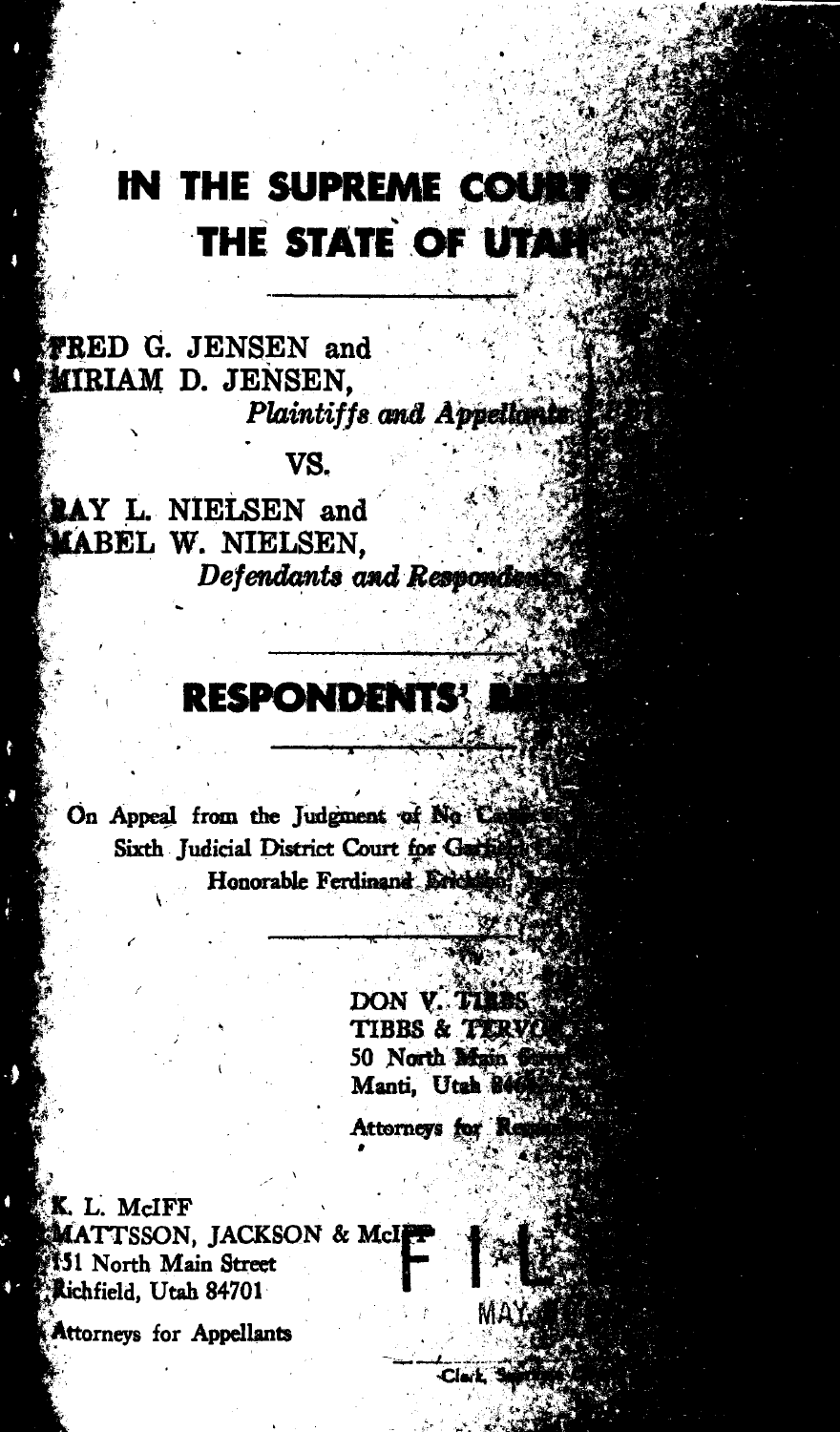## TABLE OF CONTENTS

| NATURE OF CASE.                   | Page |
|-----------------------------------|------|
| DISPOSITION OF THE DISTRICT COURT |      |
| RELIEF SOUGHT ON APPEAL           |      |
| STATEMENT OF FACTS                |      |

ARGUMENT:

l

POINT I:

THE JUDGMENT OF THE TRIAL COURT THAT THERE WAS NO UNJUST ENRICHMENT IS SUPPORTED BY THE EVIDENCE ....................................................................................... 4

POINT II:

THE TRIAL COURT CORRECTLY AP-PLIED THE LAW OF FORFEITURE UNDER A REAL ESTATE INSTALLMENT CON-TRACT BY RECOGNIZING THE RIGHT OF THE PARTIES TO CONTRACT FOR THE FORFEITURE OF PAYMENTS MADE ON A CONTRACT AS LIQUIDATED DAM-AGES ON BUYERS' DEFAULT IN MAKING THE PAYMENTS.

THE TRIAL COURT CORRECTLY HELD THAT THE RIGHT OF FORFEITURE SHOULD NOT BE INTERFERRED WITH WHEN THE FORFEITURE WAS NOT EX-CESSIVE AND DID NOT SHOCK THE CON-SCIENCE OF THE COURT UNDER THE

|  | FACTS OF THE CASE |  |
|--|-------------------|--|
|  |                   |  |

 $\text{CONCLUSION}$   $\longrightarrow$  15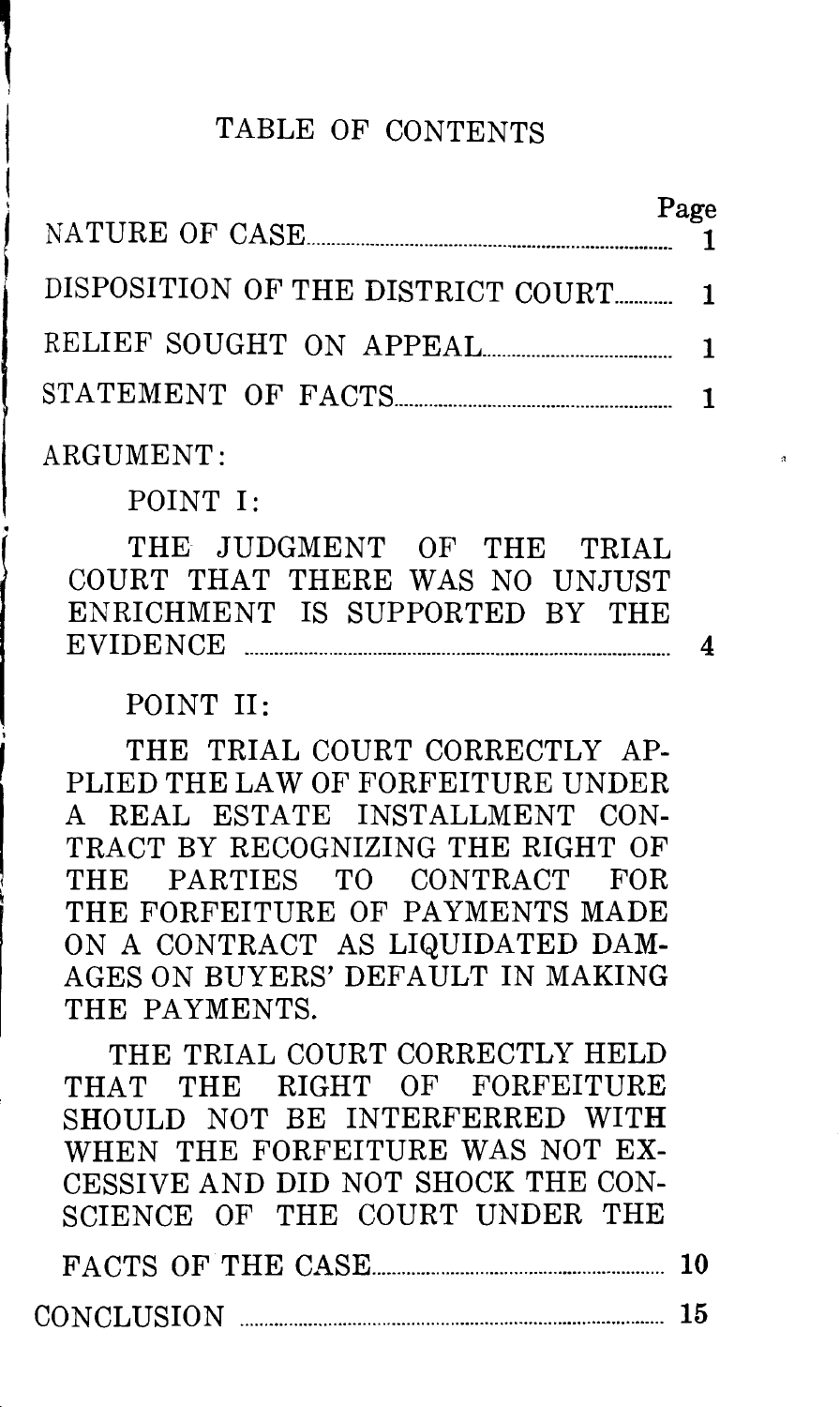### INDEX OF CASES CITED

| YOUNG VS. HANSEN, 117 Ut 591                 |
|----------------------------------------------|
| PERKINS VS. SPENCER, 121                     |
| BURTON VS. ZIONS CO-OP. MERC., 122 Ut. 360 9 |
|                                              |
|                                              |
|                                              |
|                                              |

### AUTHORITIES CITED

BODENHEIMER - FORFEITURE UNDER REAL ESTATE INSTALLMENT CON-TRACTS IN UTAH, 3 Utah Law Review 30..... 15

JARMAN -- RECENT UTAH DEVELOP-MENTS ON FORFEITURE IN REAL ES-TATE CONTRACTS, 7 Utah Law Review 96...... 15

> I •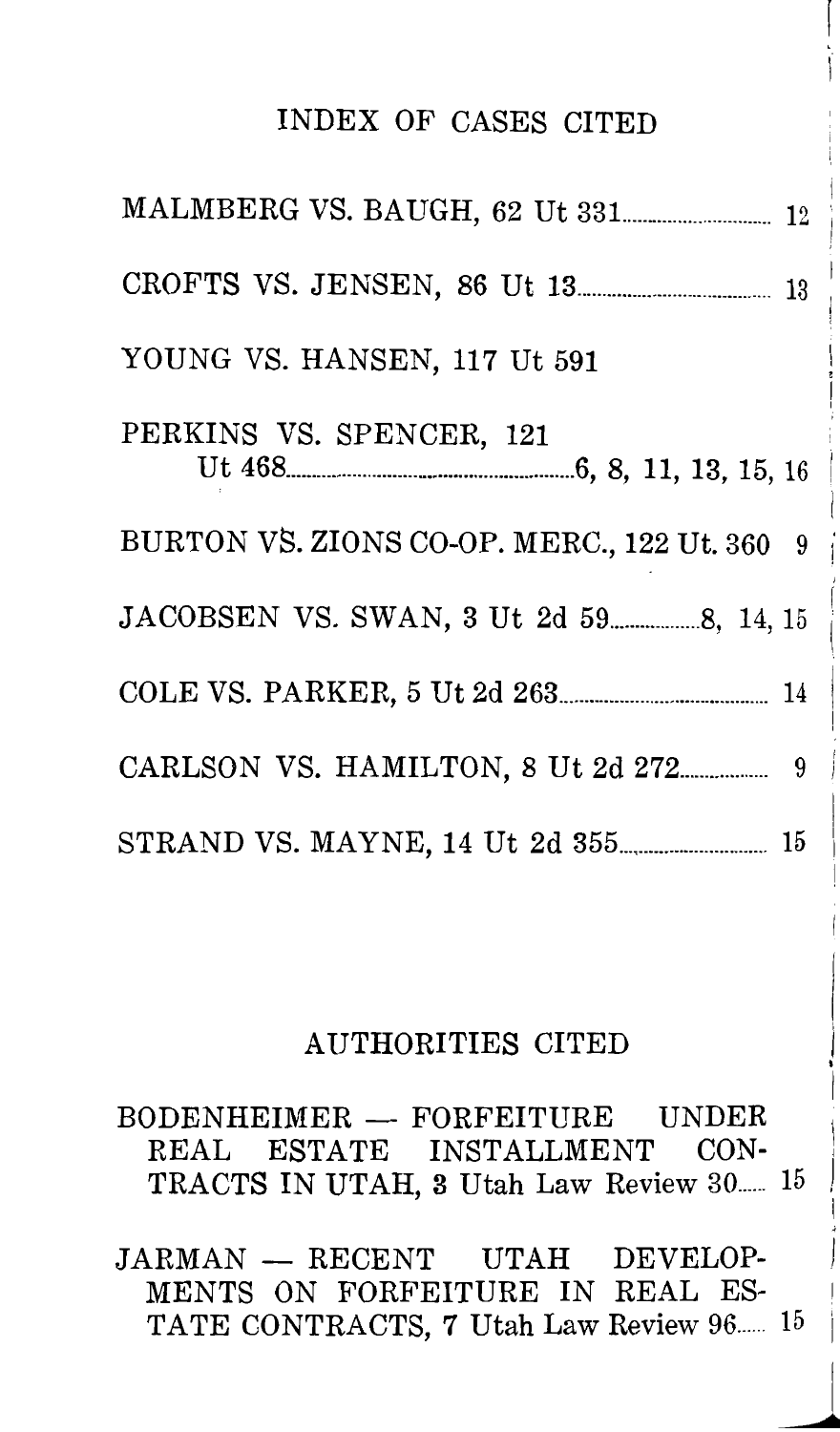# **IN THE SUPREME COURT OF THE STATE OF UTAH**

FRED G. JENSEN and MIRIAM D. JENSEN, *Plaintiffs and Appellants* **Case** 

RAY L. NIELSEN and 12160 MABEL W. NIELSEN, *Defendants and Respondents.* 

VS.  $\qquad \qquad \blacksquare$ 

# **RESPONDENTS' BRIEF**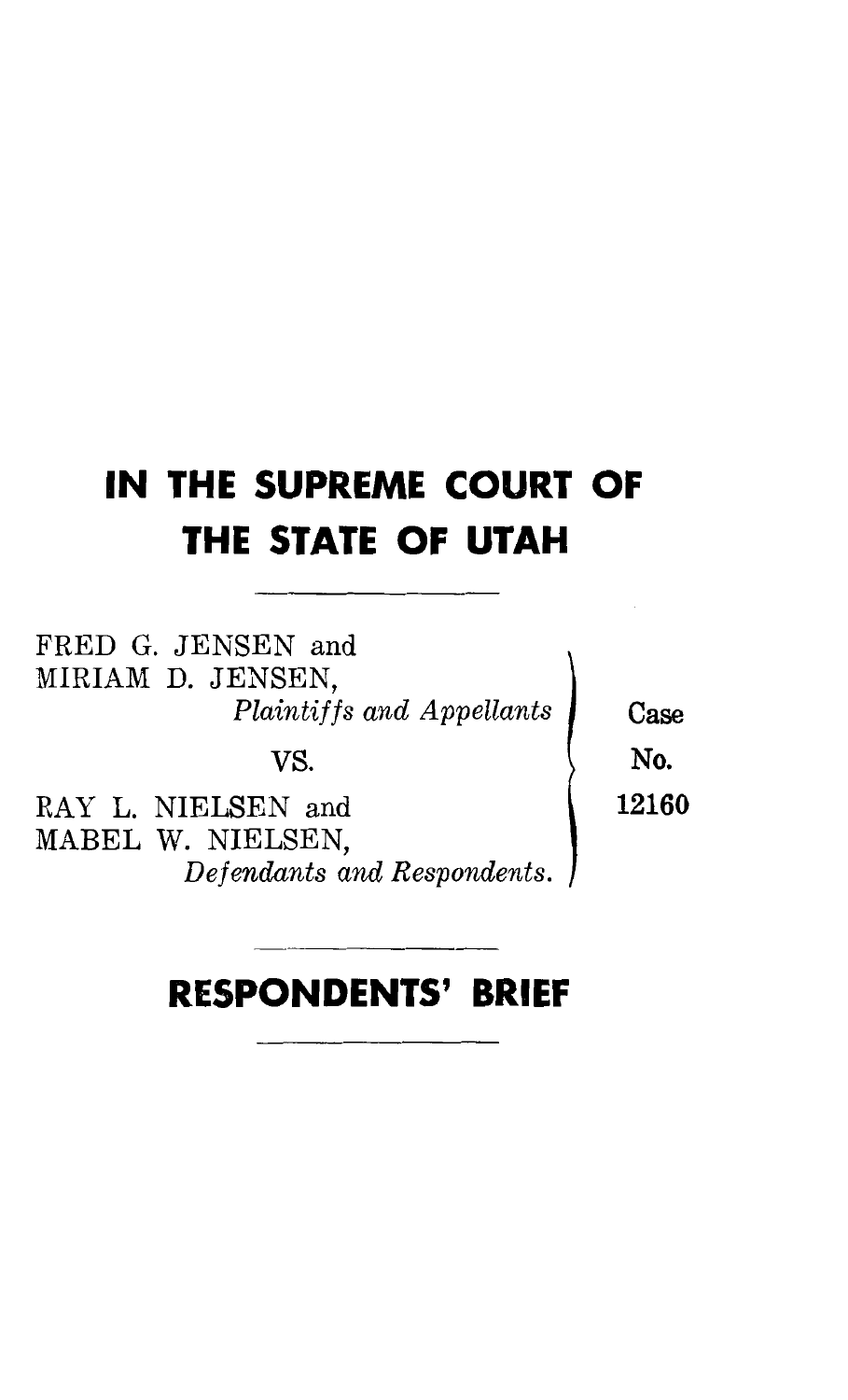### NATURE OF THE CASE

This is an action by buyers to recover funds paid on a real estate installment contract under the theory of unjust enrichment.

# DISPOSITION OF THE LOWER COURT

The case was tried to the Court and a judgment of no cause of action was entered against the plaintiffs. A motion for a new trial was denied and this appeal was taken.

### RELIEF SOUGHT ON APPEAL

Appellants seek a reversal of the judgment of the District Court, or a remand for supplemental findings.

#### STATEMENT OF FACTS

The Appellants brought an action in February, 1965, in the District Court for Garfield Oounty, seeking restitution based on Respondents alleged unjust enrichment.

The Respondents sold to the Appellants for \$35,- 000.00 on installment contract their family unit motel property located in Panguitch, Utah, known as Nelson's Motor Court. The contract was signed July 1, 1958. The Appellants paid \$10,150.00 down, and took possession. The required \$200.00 monthly payments were to be applied against accrued interest and the balance on the principal. The Contract did not provide for reduction of interest on advance payment (P.101), the Sellers being older folks and desiring to use the monthly payments for living expenses in their retirement years. The Buyers made payments (sometimes delinquent) on the contract until December 1, 1961, but they failed to pay the property taxes or assessments as they became due.

 $-1-$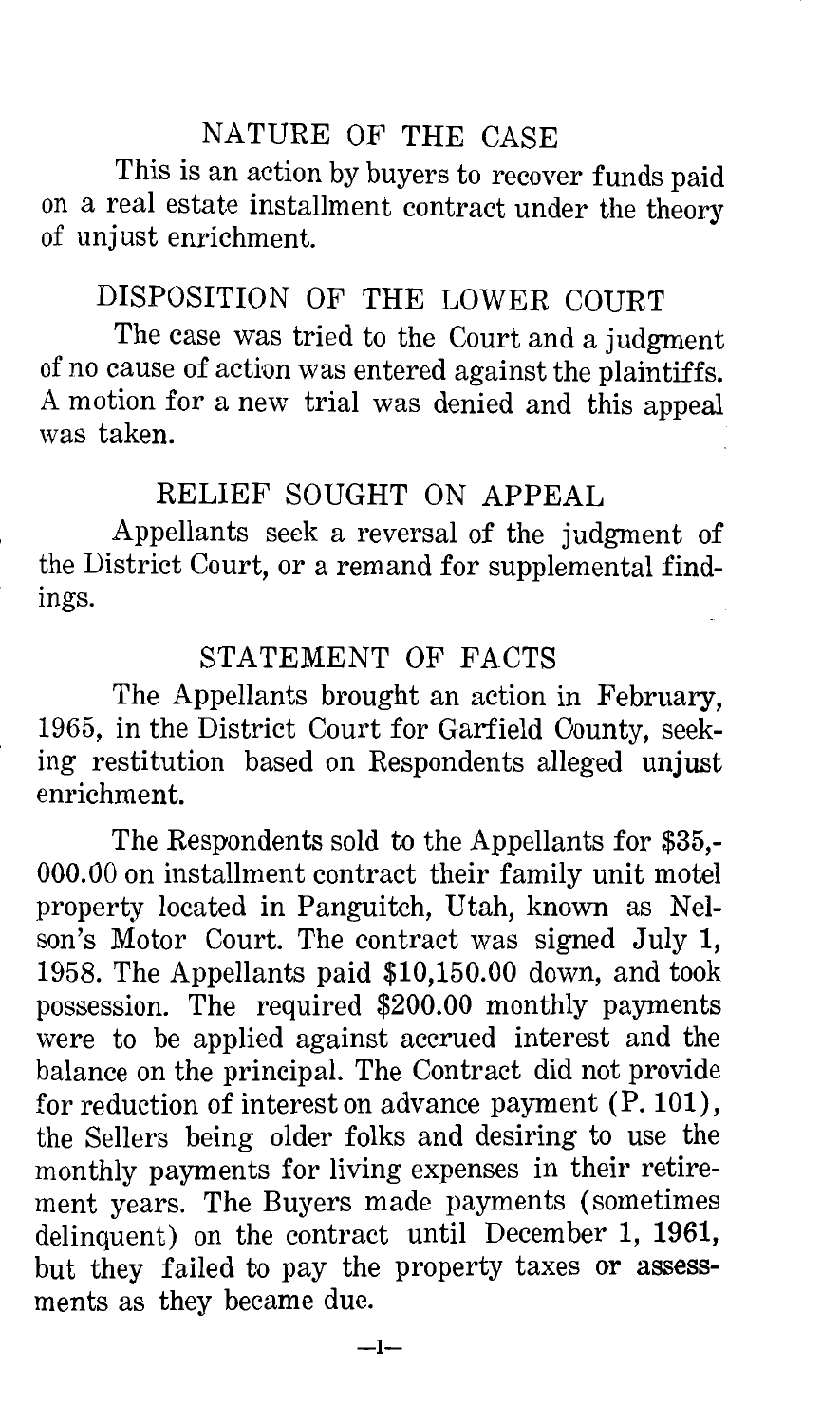The Appellants stayed in possession of the property for a period of six months after default in the payments, when the Respondents, under the provisions i of the contract (July, 1962), rescinded the same and removed the contract documents from escrow.

The Appellants then vacated the premises and the Respondents did not hear from them again until two and one-half years later (1965) when they brought suit against Sellers for \$15,071.00. Respondents filed an Answer and the various proceedings began.

Numerous attorneys represented the Respondents for various periods of time with changes of counsel coming about primarily because of Respondents age and inability to understand legal proceedings. There was an interlocutory appeal, which was dismissed by this Court. The case was ultimately tried and Judgment was entered by the District Court, holding that there was no unjust enrichment and this appeal was taken.

Appellants seek to recover a return of their payments and cost of alleged improvements less the reasonable rental which Appellants testified is \$200.00 per month.

It will be noted that Appellants were in possession for 48 months, but made only 34 monthly payments.

The sales contract contains the following provision:

> "This contract shall be in default on the part of the Buyers if they fail to make payments within 5 days after the dates herein specified, or upon failure to do or perform any other covenant and agreement herein

i I

 $\overline{\phantom{a}}$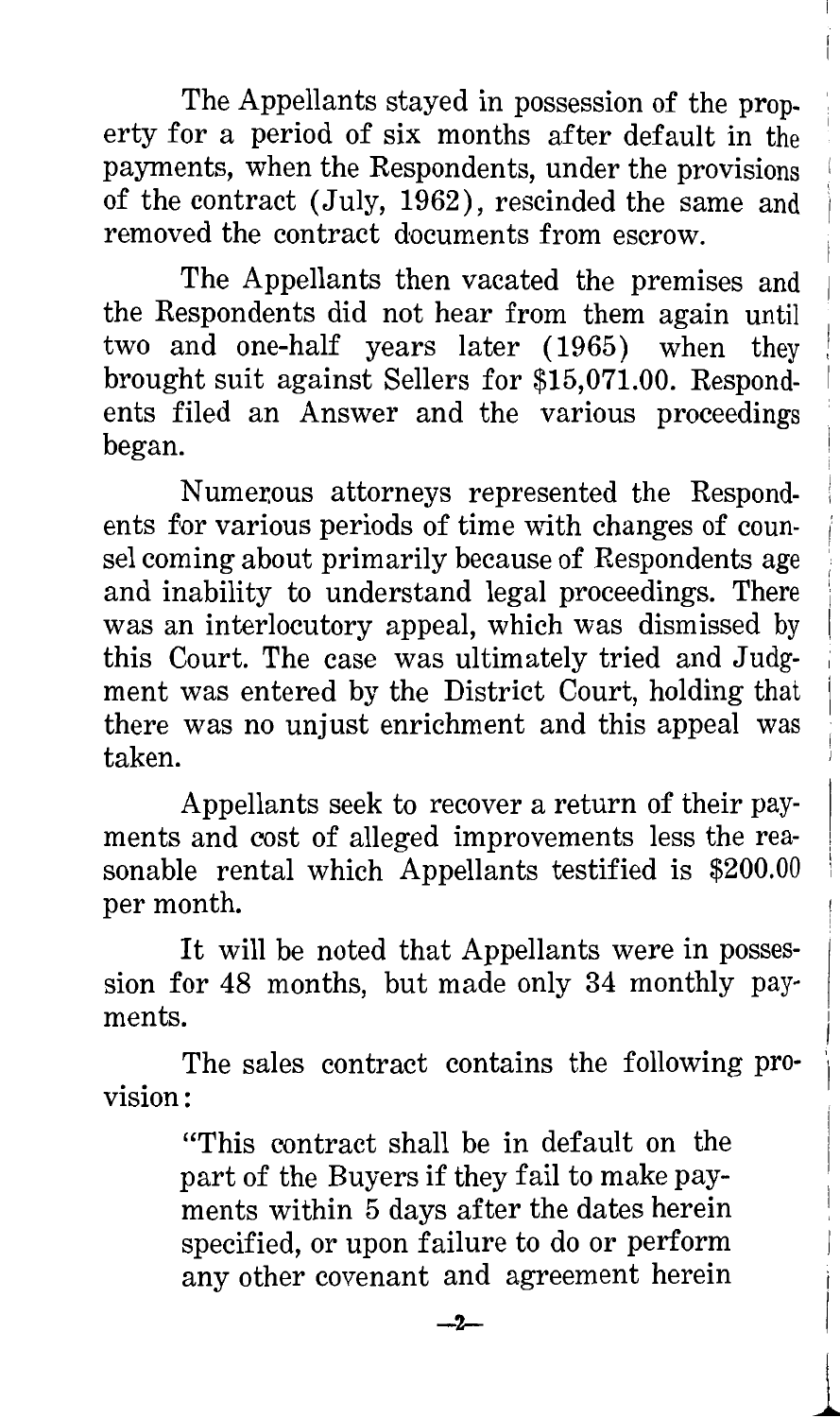contained. In the event of such default, the sellers can demand possession of said property and re-enter said premises and remove the purchasers and all other persons therefrom, and any payments made by the buyers up to the time of such breach shall be retained by the sellers as compensation for the use and occupation by the buyers of the said premises."

The gravamen of Appellants case is that if the Respondents (sellers) are permitted to retain the money paid on the contract, the Respondents will be unjustly enriched.

The Respondent, Mrs. Nielsen, testified that before the Contract was solemnized, Buyers asked Sellers concerning the income from this Motel in the previous five years. She testified that the Motel yielded the following gross amounts:  $1953 - $4,721.75$ ; 1954  $-$  \$6,727.00; 1955  $-$  \$4,509.00; 1956  $-$  \$6,327.50; and in  $1957 - $8,909.50$ .

The testimony of Buyer, Mr. Jensen, was that during their four-year occupancy the motel yielded the first year \$9,000.00; second year \$8,000.00; third year \$7,000.00 and the fourth and last year, until he quit operating, it yielded \$6,500.00. It appears, therefore, that Buyer received income during his four years occupancy a total of \$30,500.00. There is no evidence in the record to indicate what the net income would be in any year.

The Motor Court was a family business (p. 220). It did not have television, a swimming pool or air conditioning. Prior to the sale, the Sellers operated it themselves, did their own labor and made their living by renting motel units for family occupancy. During

 $-3-$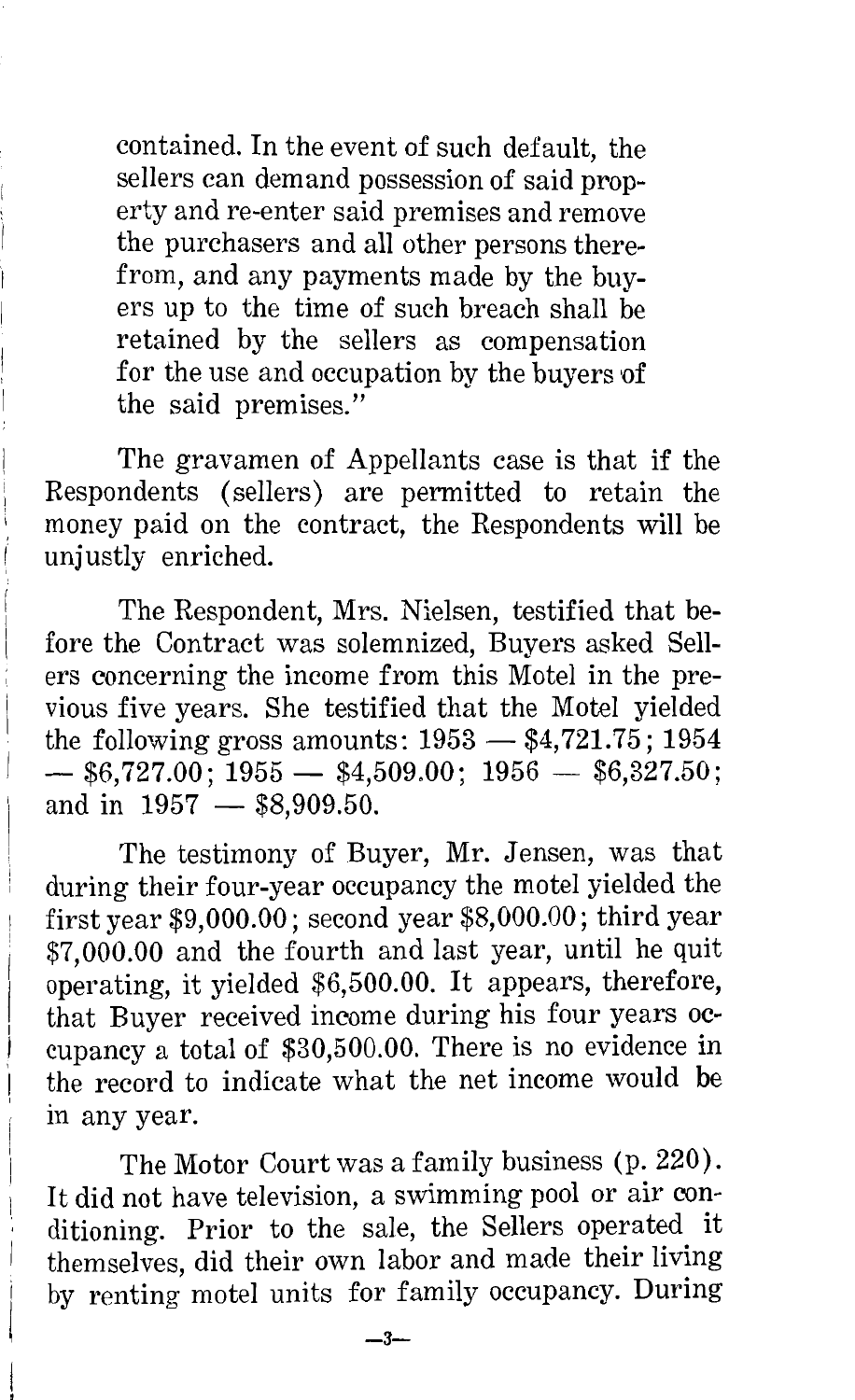the time the Buyers were in possession, they did the same, until Mr. Jensen left to work away from Panguitch and left his wife to operate the Motel.

During the Buyers' occupancy of the Motel, Mr. Jensen testified that some funds were expended by him for improvments of the property. This proof was disputed by the Sellers and the Court by its memorandum decision was unable to determine whether or not these expenditures would be deemed improvements or maintenance. After objection to proposed findings the court in its findings held improvement of \$2,977.00.

The motel consisted of 12 units, each separate from the other. Each is essentially intended for housekeeping purposes. Its attraction to the traveling public would, therefore, be somewhat limited. It was not adorned as some glittering motels are, and was essentially the type of place you would expect to find a husband and wife operating.

## POINT I

THE JUDGMENT OF THE TRIAL COURT THAT THERE WAS NO UNJUST ENRICHMENT IS SUPPORTED BY THE EVIDENCE.

On the \$35,000.00 motel contract for sale, the Buyers (Appellants) paid \$10,150.00 down, and \$200.00 monthly payments (until they became in default) of \$6,800.00. Appellants also paid out certain sums that they called improvements, which Respondents called maintenance. The only item determined as an improvemet was for outside wall siding, \$2,977.20. Respondents note that it was not deemed an improvement in the Court's Memorandum Decision or in the proposed Findings, but only after objections to Findings were filed.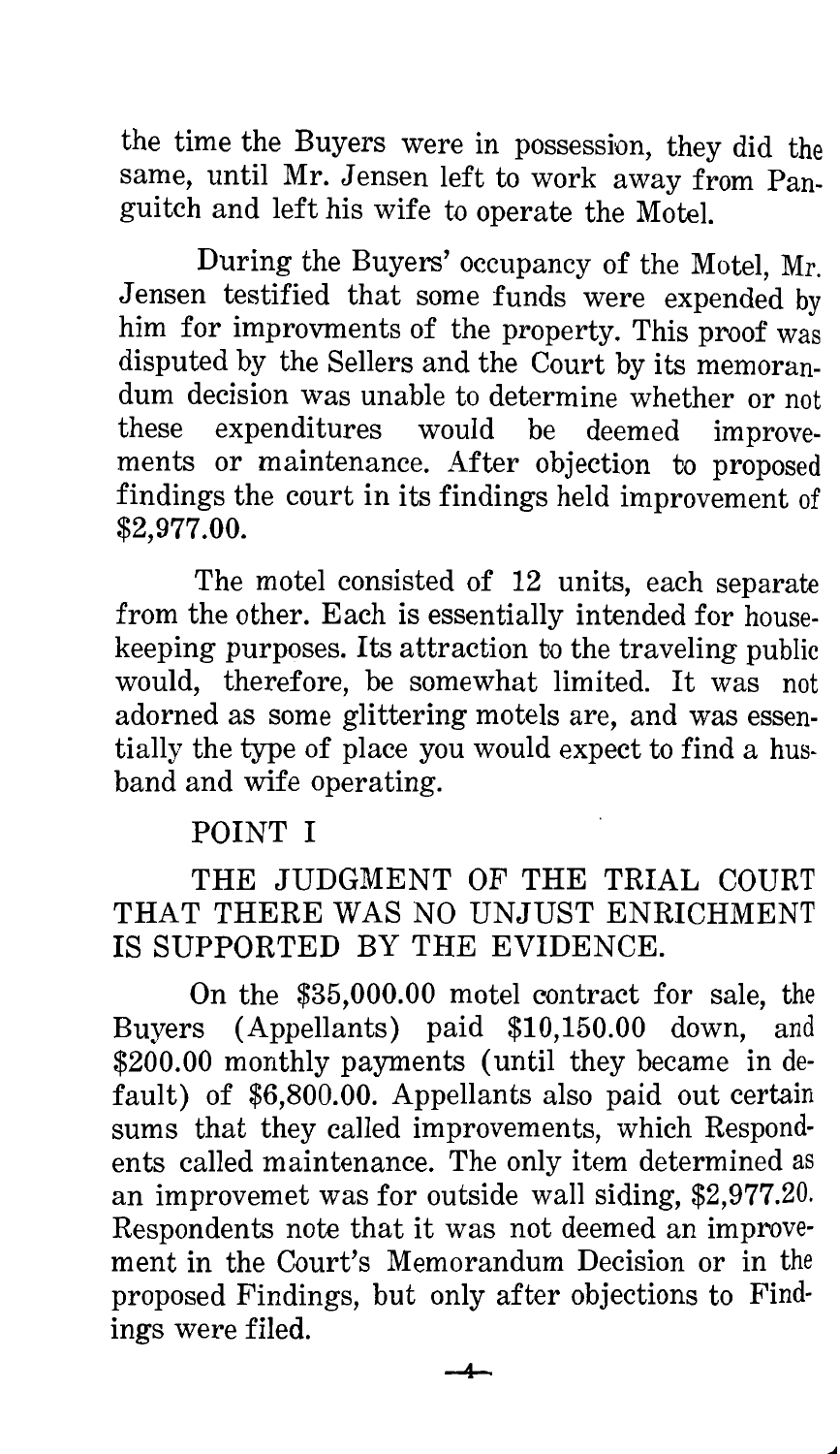Buyer, Fred Jensen, on direct examination, testified that \$200.00 per month would be reasonable as rental for the use of the premises. Buyers had used the premises for four years or 48 months, which at  $$200$  per month, totals  $$9,600.00$ . This amount subtracted from the \$16,950.00 (total cash paid), and improvements of \$2,977.00, totals \$19,927.00, leaves a balance of \$10,327.00. Buyer testified that he had been engaged in selling real estate and had sold properties in Panguitch immediately prior to his terminating this contract ( p. 93). He testified that he tried to sell the motel, but the best offer was \$30,000.00, received in November or December, of 1961, the approximate time the Buyers defaulted and refused to further perform the contract or make any further payments. He testified that he did not think that was enough money for the property, but he was never able to get any higher offers, even though he had it listed for \$35,000.00. Mrs. Nielsen testified (p. 199) that in her opinion the value of the Motel when it was taken back on July 1, 1962 was  $$20,000$ . Applying this \$5,000.00 depreciation of the property or loss of bargain, it reduces the \$10,327.00 to \$5,327.00.

The Appellant, Fred G. Jensen, (p. 95) testified that \$2,500.00 was paid by the Respondents as a real estate commission to the brother of the Appellant, which amount should likewise be deducted, leaving a balance of \$2,827.00. The Buyer and Sellers stated that there were also back unpaid taxes of \$437.00 and unpaid Street Assessments of \$817.00 when the property was taken back by the Sellers (p. 120-121). These sums the Buyers were obligated to pay under the contract. The Respondents, upon their retaking possession, were required to pay these amounts. After deducting same from the \$2,827.00, it leaves a balance of \$1,573.00. Appellants testimony also was that they

 $-5-$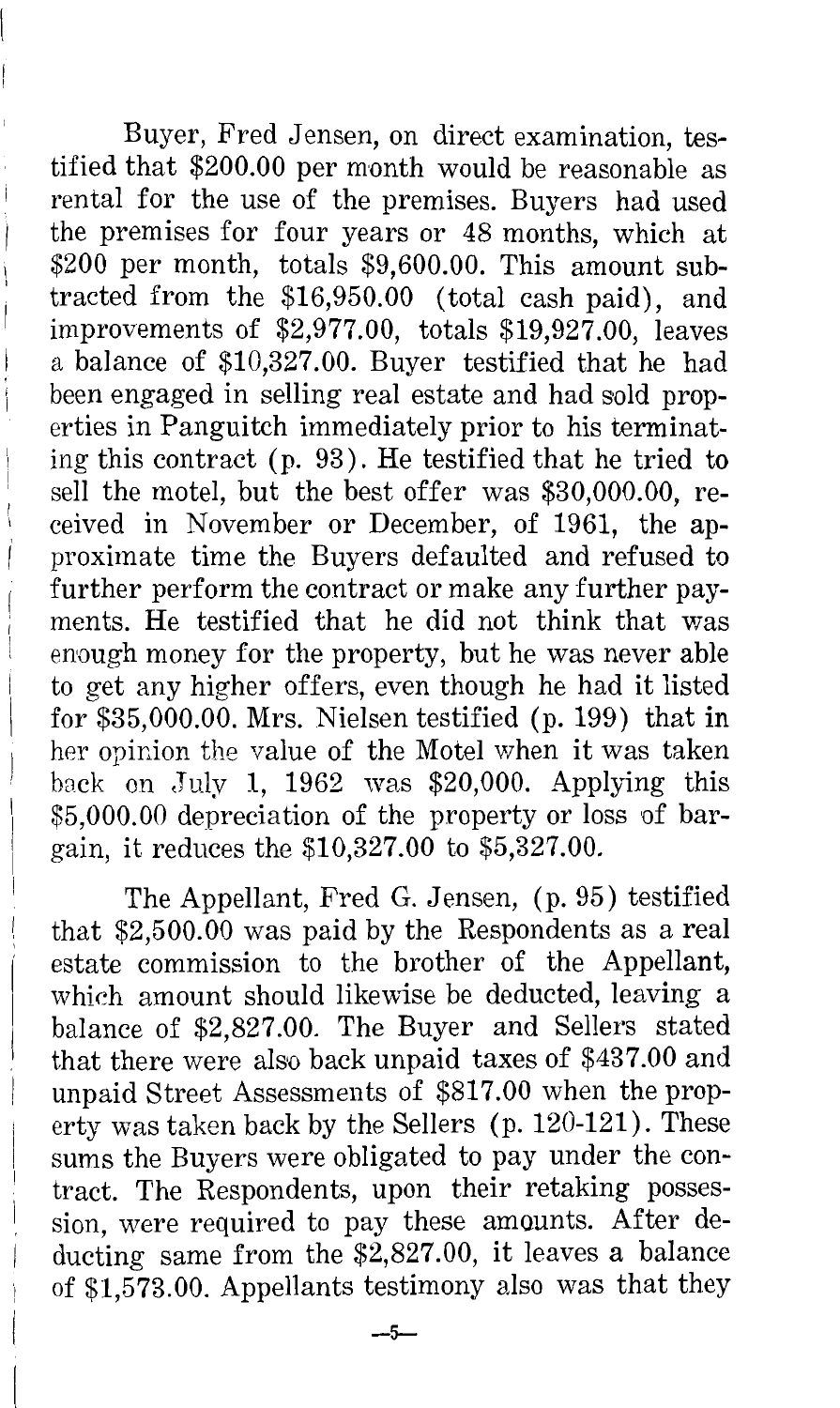had not made any replacements as to beds or rugs for at least two years prior to the default. The Respondent, Mrs. Nielsen, testified it was necessary for Sellers after retaking possession to buy twelve mattresses for an estimated cost of \$1,200.00. When we apply this figure and the other miscellaneous items in the record against the \$1,573.00, it leaves a nominal figure for Appellants to get back under the case theory in Perkins vs. Spencer.

The evidence was also to the effect that in 1957, the year prior to the Buyers going into possession, the motel with twelve units grossed approximately \$8,70000. The Buyer testified on rebuttal that it was his recollection that in the year 1958 he grossed \$9,000.00; the year 1959, \$8,000.00; the year 1960, \$7,000.00; the year 1961, \$6,500.00, which indicates that while he had possession he was gradually losing business.

The Respondent Seller, Mrs. Nielsen, testified that when they went back into possession, for the year 1963, they grossed \$6,989.50; 1964, \$6,208.00; 1965, \$6,135.00. These grosses are based on. the same motel rates she had during the year 1957 before selling the motel to the Appellants. It is her testimony that the lower business was primarily caused by the Buyers' failure to maintain the motel as a going business or to properly operate it. It was recognized by the testimony of both parties that there were many different factors that could affect the business grosses, including other motels in the area. In any event, the testimony was that the business changed between the time that the Sellers delivered possession to the Buyers in 1958 and when they took it back in 1962, and the effect of Appellants' operation is that there was a loss of over \$2,000.00 per year, through 1965, in comparative grosses (p. 195).

--6-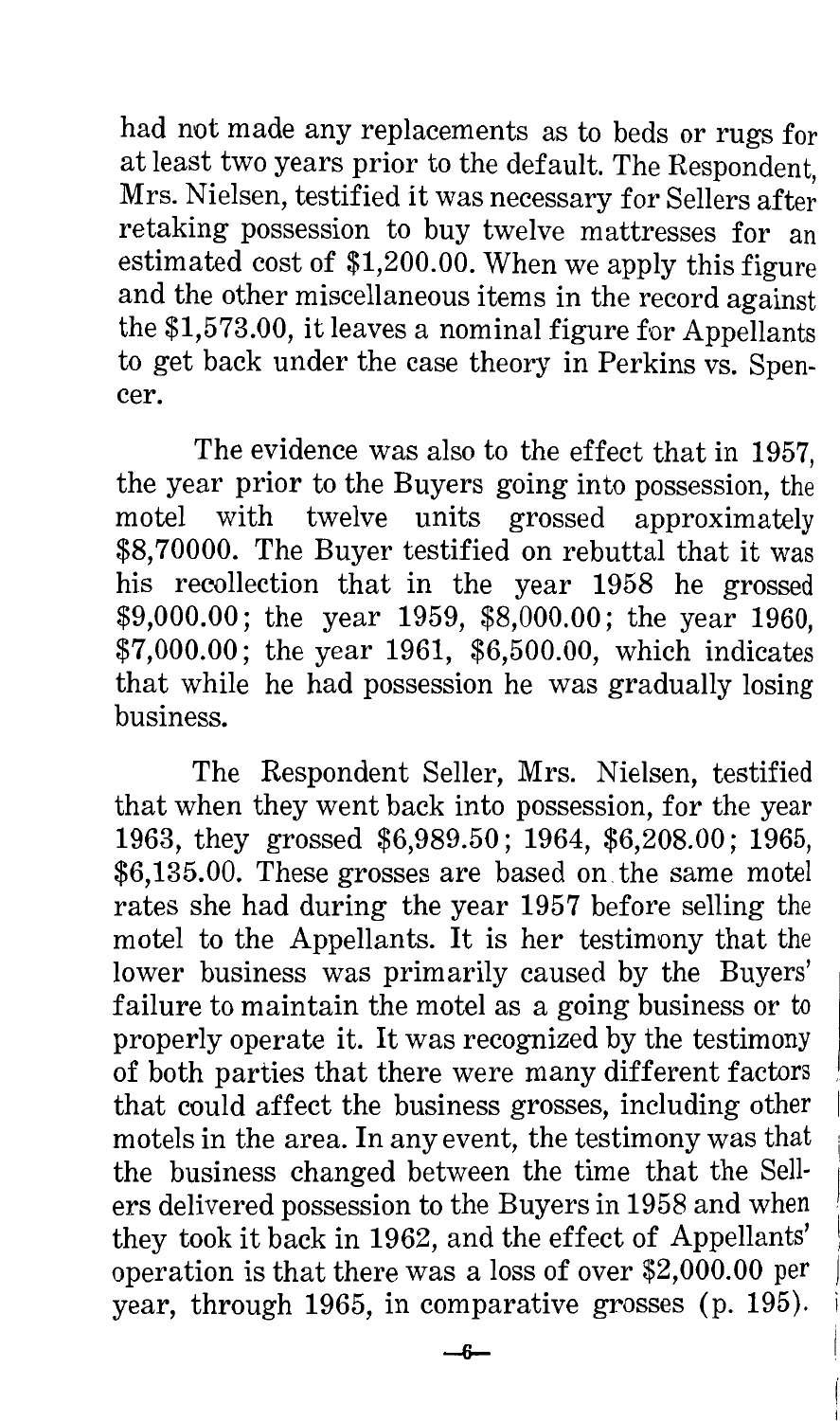The Buyers contended that they should be entitled to consideration for the alleged improvements made, and then relied primarily on a composition stucco siding that they put on the premises. When the Respondents delivered the premises to the Appellants in 1958, the Buyers acknowledged the property was in good condition and repair. The Buyers also testified that nine months later he put on the composition brick sidewall for looks. Respondent Mrs. Nielsen testified the composition wall was not an improvement to the motel, and had the adverse effect of drawing heat out of the units. The nails also damaged the plaster on the inside walls.

It is also interesting to note that the Appellants' brother-in-law, Buzz Jensen, (p. 182), received the real estate commission from Sellers when he brought Buyers and Sellers together on this transaction, also turned out to be the salesman to Appellants of the composition siding that went on the walls. Whether or not this siding was an improvement was questioned, and there was testimony to the effect that it was not an improvement, but a detriment.

The other items that the Appellants rely on as improvements are inconsequential and appear to be only items of maintenance, and not worthy of consideration in this brief.

It is fundamental that a person going into equity should do equity, and should come into court with clean hands. As the court pointed out during the trial, an action for unjust enrichment is not made for the purpose of rewarding a Buyer who (in his opinion) has made a bad bargain, and then refuses to go forward with the transaction. The Buyers (Appellants) took in over \$30,000.00 over a four year possession period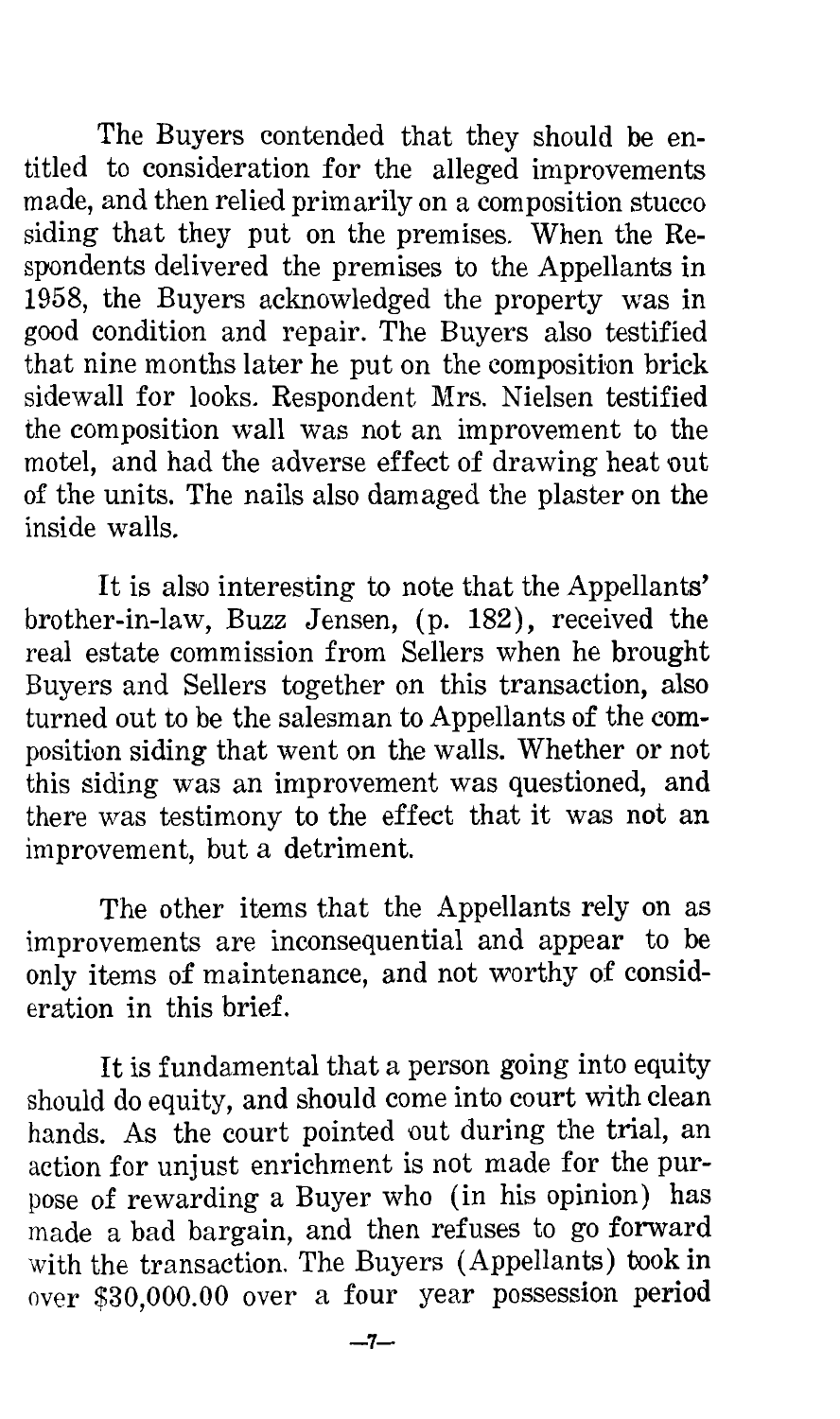(p. 200). The Court held this also was a factor that shouldn't be overlooked. The court in essence stated that to return to Buyers the forfeited sums under these circumstances would not be fair.

Our Supreme Court in the case of Perkins vs. Spencer,  $121$  U. 468, 243 P<sup>2</sup> 446 (a landlord tenant situation) set forth the doctrine of unjust enrichment, and indicated factors to be considered.

1. Loss of an advantageous bargain.

2. Any damage to or depreciation of the property.

3. Any decline in value due to change in market value of the property not allowed for in items numbers 1 and 2, and

4. For the fair rental value of the property during the period of occupancy.

The total of such sums are to be deducted from the total amount paid in, plus any improvements for which it would be fair to allow recovery. Under the Perkins vs. Spencer case there is no amount that should be returned to Appellants.

The Respondents primarily rely in their defense on our Supreme Court's decision in Jacobson vs. Swan, 2 Utah 2d 59, 278 Pac. 2d 294.

> "Parties to contract to purchase real estate have right to contract that in event of default, all payments which have been made will be forfeited as liquidated damages, and such right should not be lightly interfered with, and it is only when forfeiture would be so grossly excessive as to be entirely disproportionate to any possible loss that might have been contemplated, so that to enforce it would shock conscience,

> > -8-

 $\overline{\phantom{a}}$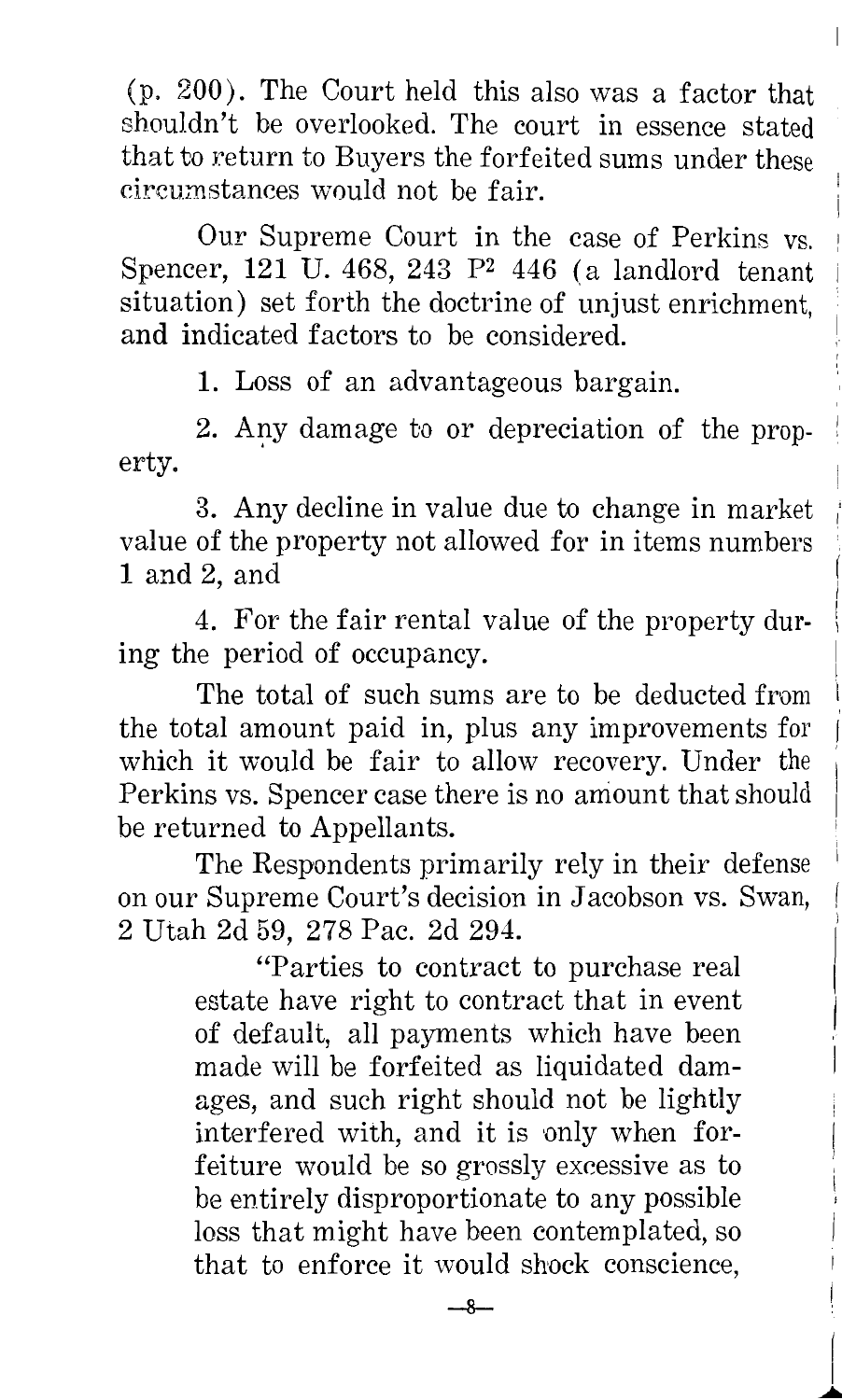that court of equity will refuse to enforce provision."

When a trial judge has made such a determination, our Supreme Court will regard it as prima facie correct and will not disturb it unless it is plainly erroneous. Burton vs. Zions Co-op Mercantile Institute, 122 Utah, 360 249 P.2d 514.

In Carlson vs. Hamilton, 8 Utah 2d 272 332 P.2d 989, the Court stated that where one side or the other is to be penalized by enforcement of the contract so unconscionable that no fair-minded person would view the ensuing result with a profound sense of injustice that equity will deny the use of its jurisdiction in enforcement of all such unconscionability. It is not the function of the Court to renegotiate the contract of the parties.

In our case it was the acts of the Appellants that brought about the contract termination. Buyers decided they didn't like the bargain they had made and wanted to get out of it, so they failed to give the motel proper care and maintenance, and finally, for all practical effects, abandoned it. The Buyer, Mr. Jensen, had obtained employment elsewhere and was not residing on the property. He did, however, have his wife and children there when the agreement was terminated. They lived in the home, without adequate furniture, even using the outdoor picnic table for their indoor use (p. 103, 119). Is it any wonder that the business deteriorated? They claim as an excuse for their refusal to continue with the agreement that the Respondents wanted to be paid in full in conformity with the terms of the contract. Appellants state that because sellers wouldn't agree with changing the contract terms or reducing their security through refinancing, they are excused from performing and should get their pay-

--9-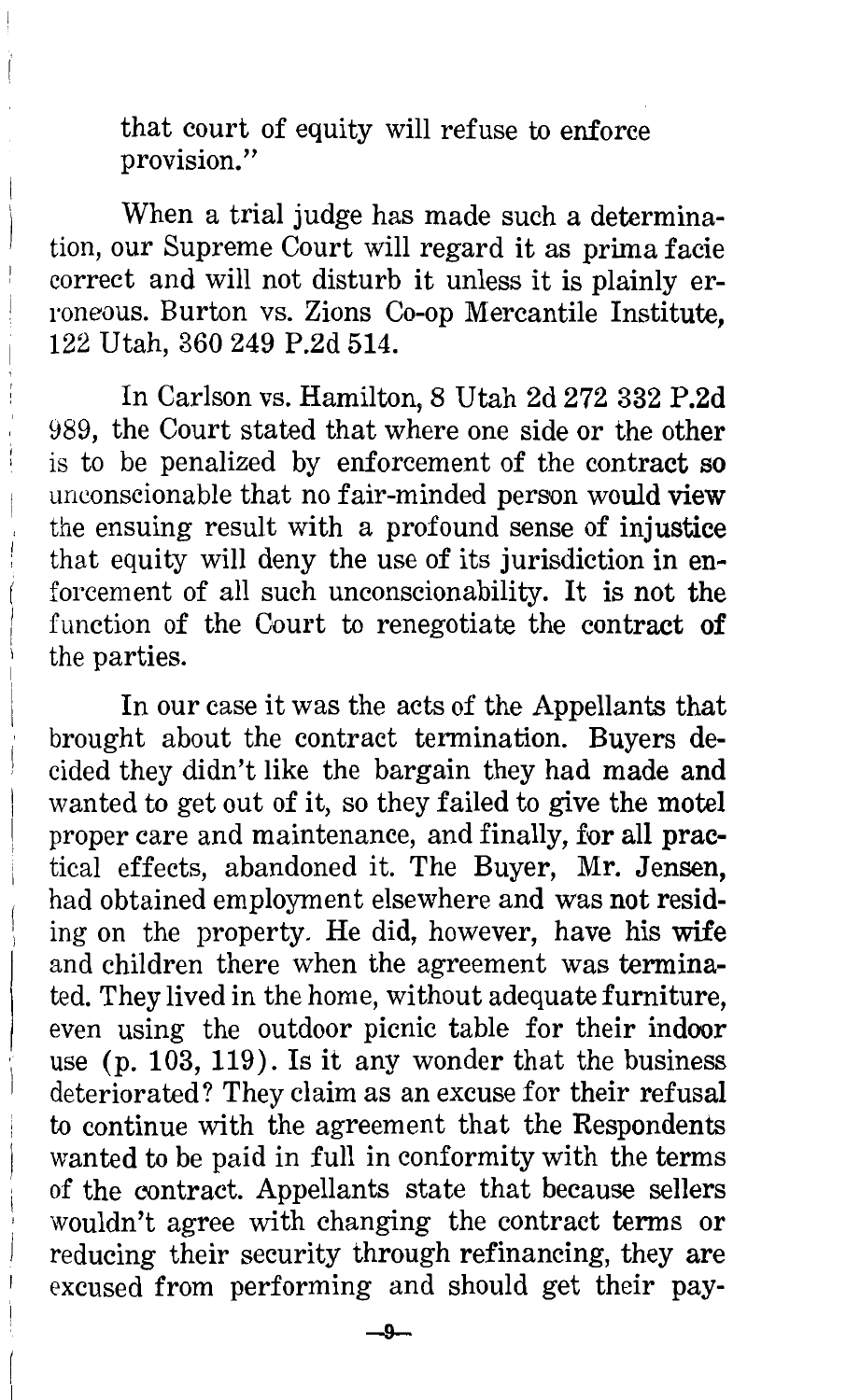ments back. When the contract was entered into it was provided there was to be no prepayment on installments. The Respondents are elderly people, and according to their testimony, they were retiring from business and were relying upon these payments for <sup>1</sup> their living expenses (p. 101). When they insisted that they be paid according to the contract with the interest, and refused to renegotiate or subordinate the property, then Appllants defaulted, refused to make the payments, and made the election to give up the agreement.

The Respondents do not dispute the legal authorities cited by the Appellants and in fact agree with them. When the rules are applied to the fact situation in this case, however, there is no unjust enrichment. The forfeiture did not shock the conscience of the trial court.

## POINT II

THE TRIAL COURT CORRECTLY APPLIED THE LAW OF FORFEITURE UNDER A REAL ESTATE INSTALLMENT CONTRACT BY REC-OGNIZING THE RIGHT OF THE PARTIES TO CONTRACT FOR THE FORFEITURE OF PAY-MENTS MADE ON A CONTRACT AS LIQUIDA-TED DAMAGES ON BUYERS DEFAULT IN MAK-ING THE PAYMENTS.

THE TRIAL COURT CORRECTLY HELD THAT THE RIGHT OF FORFEITURE SHOULD NOT BE INTERFERED WITH WHEN THE FOR-FEITURE WAS NOT EXCESSIVE AND DID NOT SHOCK THE CONSCIENCE OF THE COURT UN-DER THE FACTS OF THE CASE.

The crux of Appellants appeal is based upon pulling out snatches of dialogue between Court and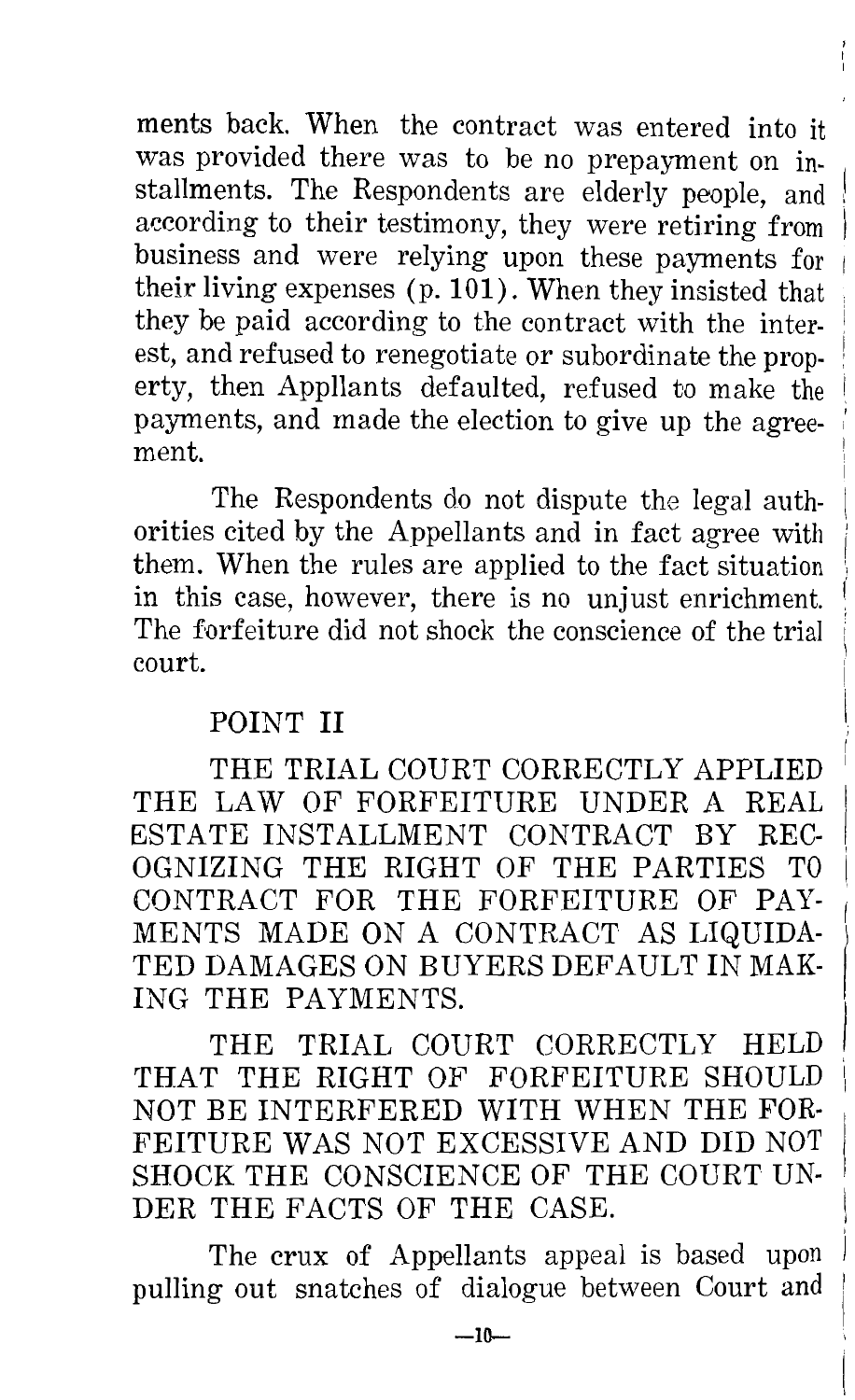Counsel during the trial and then attempting to reason that the Judge didn't understand the doctrine of unjust enrichment as set forth by our Supreme Court in the cases cited.

The Oourt stated on Page 4 of its Memorandum Decision:

> "This Court joins in the sentiment expressed in a concurring opinion by Justice Worthen in the Perkins v. Spencer, when he said: 'I am in general agreement with the doctrine that equity should give protection to a defaulting purchaser, whose default is neither wilful nor deliberate, against a grasping vendor who is waiting to spring the moment the vendee defaults in the slightest manner, and who seeks not the purchase money due him, but the property sold plus enormous amounts in addition."

> "As the court has hereinabove pointed out, equity is not a sanctuary where one who has made a bad bargain may find security and shelter."

The trial court further concluded that the evidence in this case did not shock the conscience of the Court.

The property was not in as good condition when Respondents were required to take it back as when it was sold (p. 186).

There was no longer a going business (p. 135). There had been no improvements between the summer of 1959 and November of 1961, when it was closed down (Jensen p. 102). The taxes were delinquent. Improvement assessments had not been paid. The motel needed immediate repair. Furniture (beds-mattresses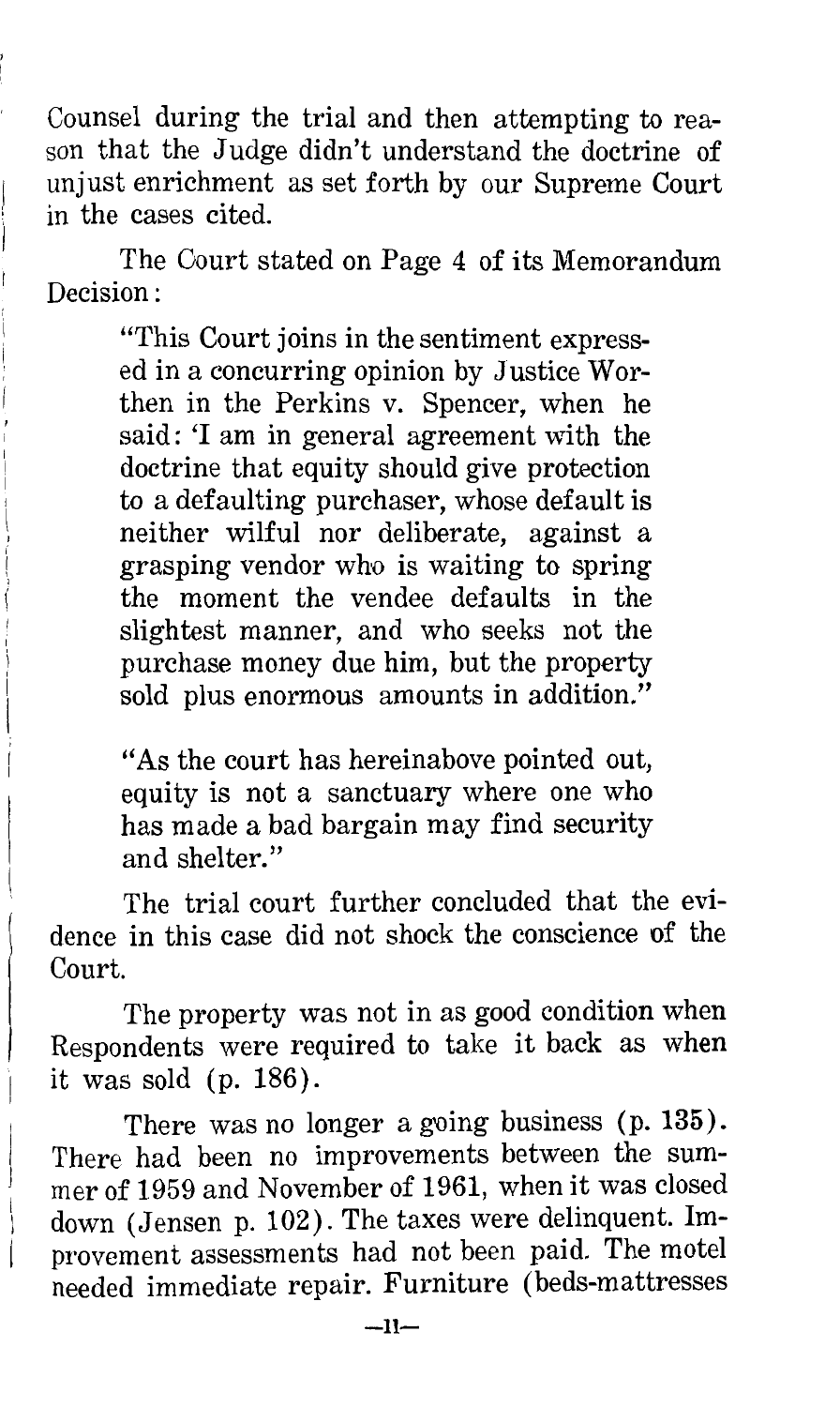(p. 188), the most important item in a motel) had to 1 be replaced (p. 227).

It is clear as the Lower Court held, that there was no unconscionable benefit to Sellers. In fact, there is still a loss and the evidence was that even after the premises were retaken, the Respondents held the matter open for over a year for the buyers to return and go forward on the agreement.

(P. 203):

Mrs. R. Nielsen, the seller, testifying:

"Q. Were you present during any conversation ' with the Jensens in the spring or in June or July of 1962, when they left indicating they were welcome to come back if they would like to carry on with their contract?"

"A. We told Mr. and Mrs. Jensen that we would ' keep the property in their name for one year and give them a chance to redeem it. We saved their Sign for two years and held it open for two years. There never was a move made to redeem."

The Trial Court relied upon all *of* the following cases:

Malmberg v. Baugh, 62 Utah 331, stated:

"On purchaser's default in making payments on the purchase price of land and vendor's election to terminate the contract and re-enter, the vendor's measure of damages is the difference between the contract price with interest and the value of the land at the time of re-entry, plus the rental value of the property from the time the contract was terminated until re-entry, less any payments made on the contract; and, where the payments made on the contract exceed

 $\perp$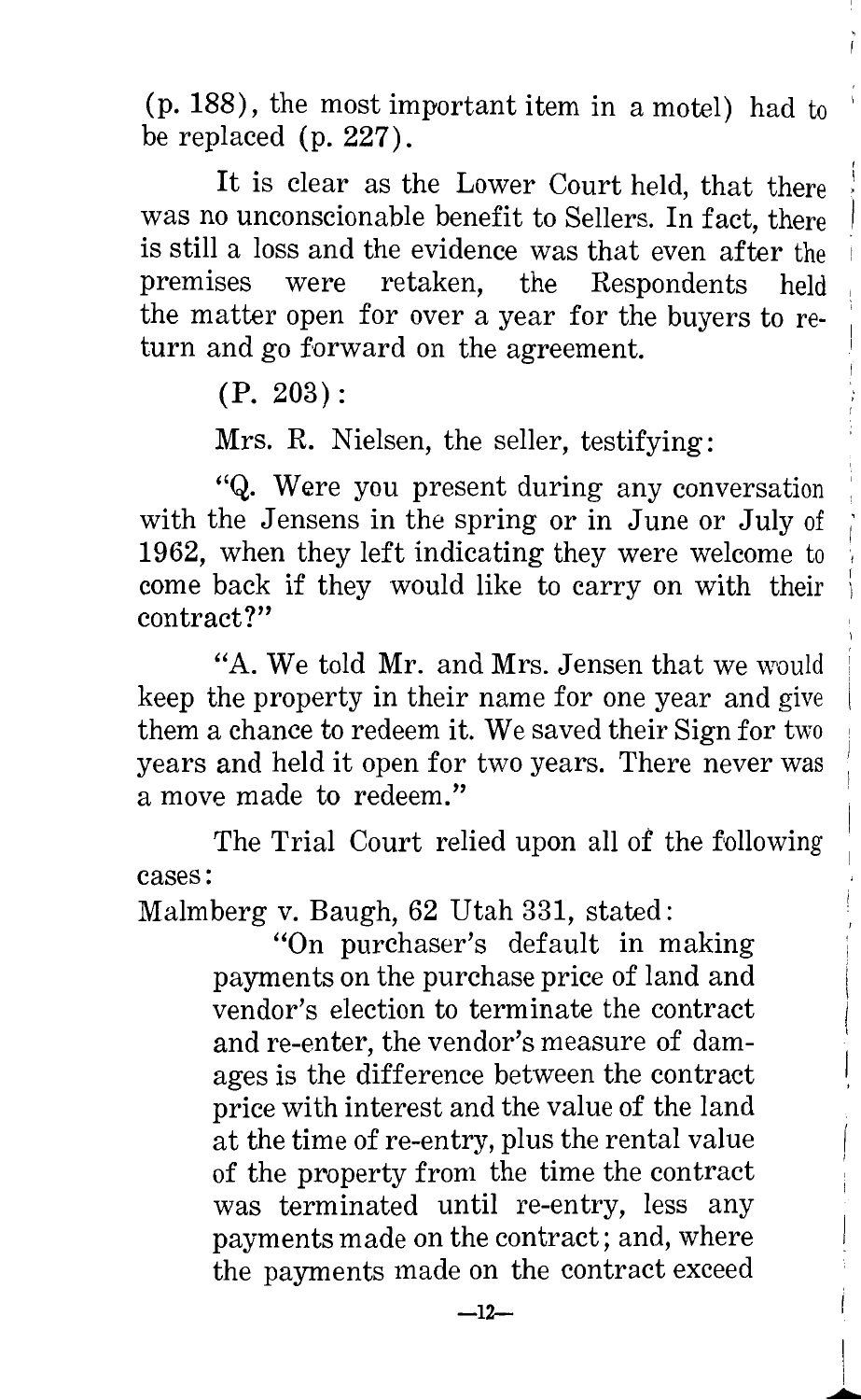such damages such excess may be recovered by the purchaser."

Croft v. Jensen, 86 Utah 13, stated:

"Use of term 'penalty' or 'liquidated damages' by parties to contract is not controlling in construction thereof, but whether provision is to be construed as agreement for liquidated damages or for penalty is to be determined by consideration of circumstances surrounding parties at time of its execution."

"In equity suit, reviewing court is required to pass upon weight of evidence, though in doubtful cases finding of trial court should not be disturbed."

Perkins v. Spencer, 121 Utah 468, stated:

"The construction of a forfeiture provision in a contract, in order to determine whether it is a provision for liquidated damages and valid or whether it is for a penalty, and not enforceable, depends on an interpretation of the whole contract in the light of all the circumstances surrounding the transaction."

''Where purchasers breached contract for purchase of realty, vendors were entitled to recover as damages for the breach the loss of an advantageous bargain, any injury to or depreciation of the realty, any decline in value due to change in market value of the property, not otherwise allowed under first two items, and fair rental value of realty during period of occupancy."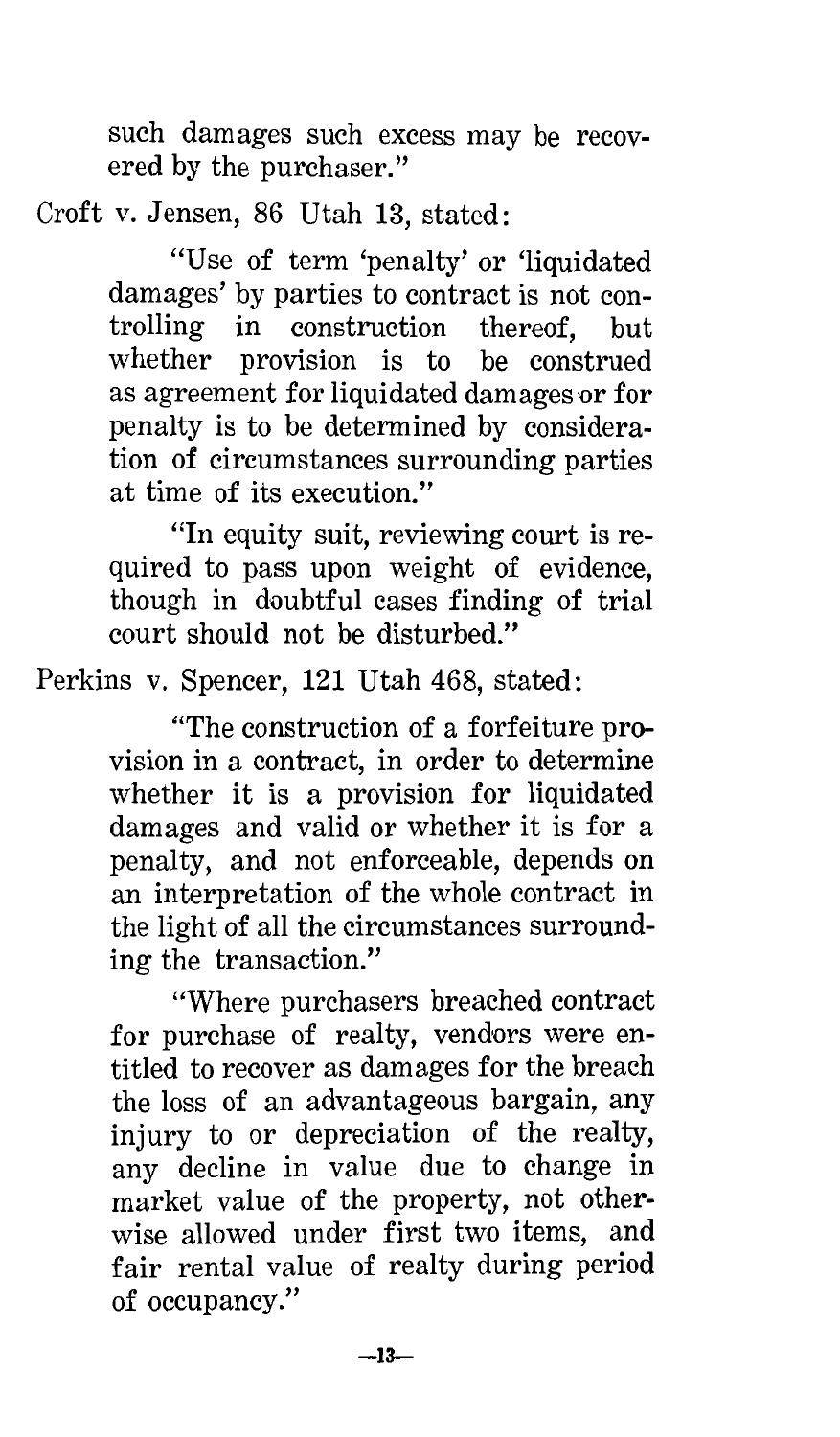Jacobsen v. Swan, 3 Utah 2 59, stated:

"Parties to contract to purchase real estate have right to contract that in event of default, all payments which have been made will be forfeited as liquidated damages, and such right should not be lightly interfered with, and it is only when forfeiture would be so grossly excessive as to be entirely disproportionate to any possible loss that might have been contemplated, so that to enforce it would shock conscience, that court of equity will refuse to enforce provision."

"Trial judge's decision that forfeiture of payments on contract to purchase real estate, brought about by default in payment, constitutes penalty and not liquidated damages, will be regarded as prima facie correct and will not be disturbed unless plainly erroneous."

Cole v. Parker, 5 Utah 2 263, stated:

"In the absence of fraud or imposition, parties to a contract are bound by the price or measure of value that they have agreed on, and such price must be paid notwithstanding it may be excessive."

"Where purchaser refused to fulfill contract for purchase of real estate on grounds of vendor's fraud, but court determined no fraud had been practiced on purchaser by vendors, vendors were entitled to be credited, in computation of damage sustained because of breach of contract, with difference between contract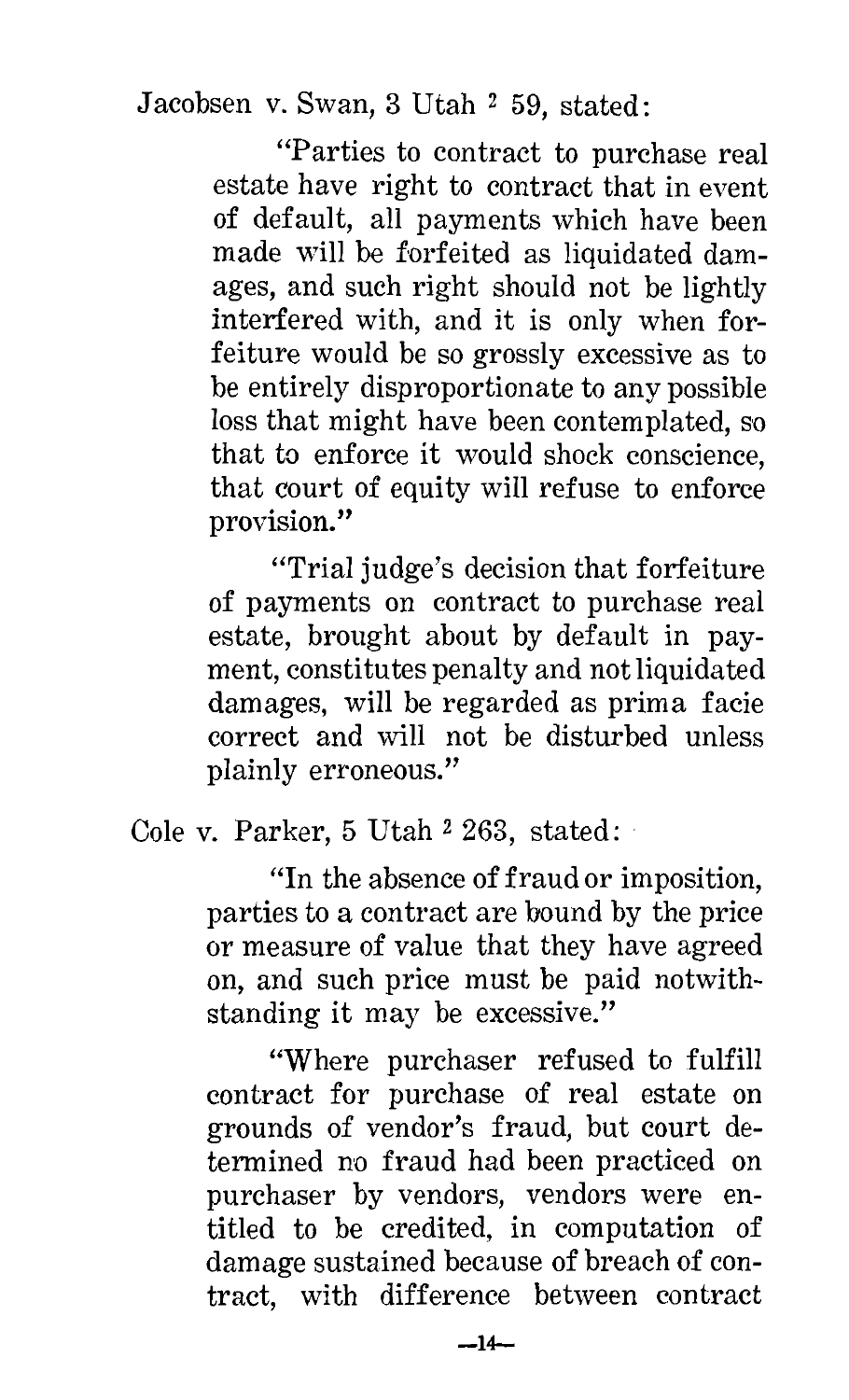price and price forfeited property could be sold for and, in view of fact such amount exceeded amount paid on contract by purchaser further inquiry as to whether or not forfeiture provision of contract properly assessed actual damages suffered by vendors was foreclosed."

Strand v. Mayne, 14 Ut 2d 355 stated:

The court after discussing the Jacobson vs. Swan decision applied to the fact situation stated:

> "This clearly shows that the amount they have lost under the forfeitive provision is not unconscionable or disproportionate to what the parties contemplated in making the contract."

Consequently the Court looked at all the elements of damage in order to determine the propriety of the forfeiture. The Perkins case established damage critera to be applied after the Court found the forfeiture would be inequitable.

See the article by Ralph L. Jarman, Recent Utah Developments on Forfeiturs in Real Estate Contracts, 7 Utah Law Review, p. 95, Forfeiture Under Real Estate Installment Contracts in Utah, 3 Utah L. Rev. 30, 1952. Bodenheimer.

The Trial Court's decision was to the effect there was no unconscionability, hence there should be no restitution and that Equity should not aid one breaching an agreement to profit from his own wrong.

### **CONCLUSION**

Appellant argues that the Trial Court did not understand the law of unjust enrichment and was in